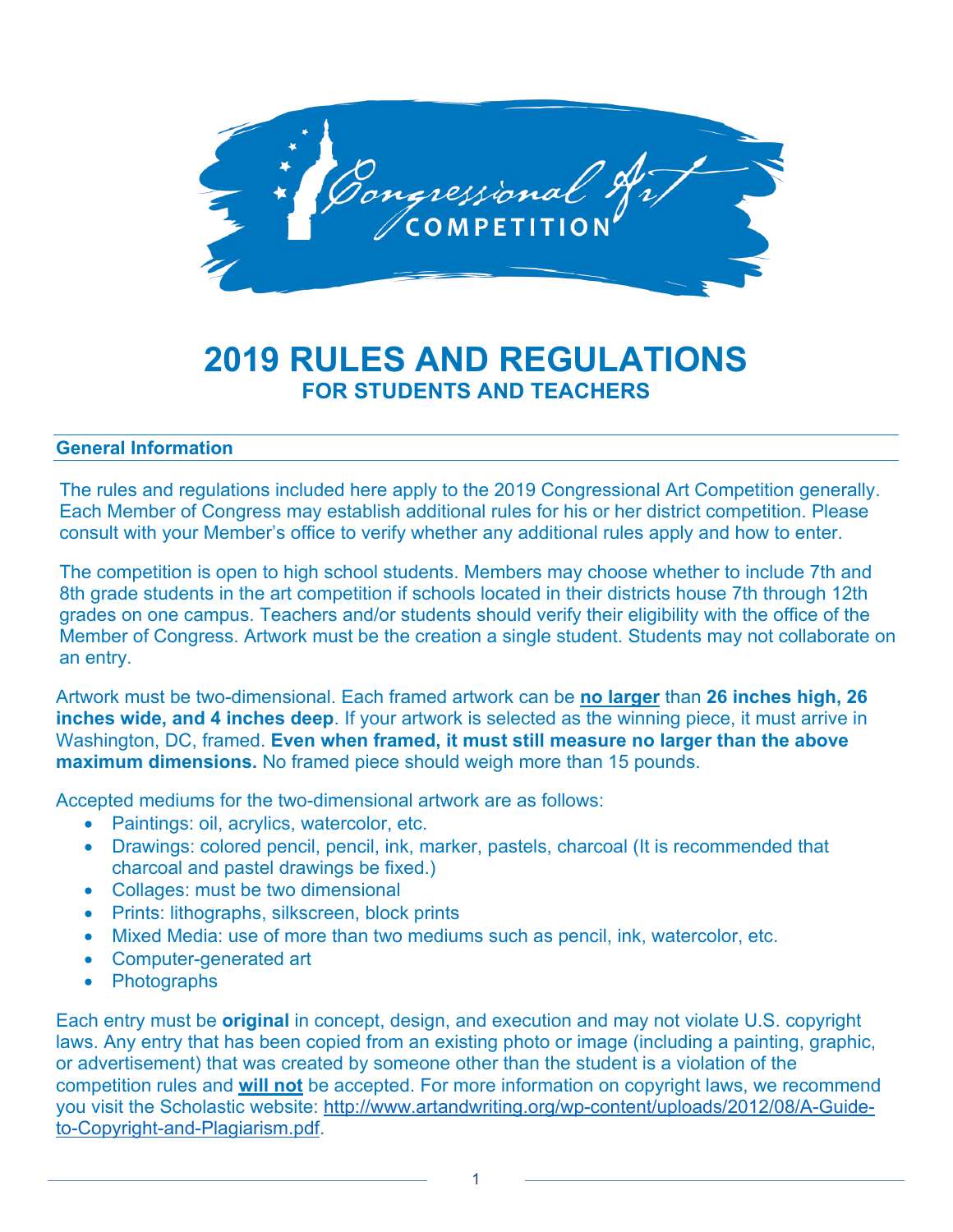Work entered must be in the original medium (that is, not a scanned reproduction of a painting or drawing).

Artwork will hang in the Cannon Tunnel for the duration of the exhibition. Students should only submit artwork they will not need for other purposes.

#### **Suitability Guidelines**

Artwork must adhere to the policy of the House Office Building Commission (the Commission). In accordance with this policy, exhibits depicting subjects of contemporary political controversy or a sensationalistic or gruesome nature are not allowed. Each Member of Congress will be required to submit a Letter of Support confirming that the Member has determined that the winning artwork adheres to the Commission's policy. However, if another Member of Congress requests review of any artwork for compliance with the Commission's policy, the final decision regarding the artwork's suitability for display will be made by the Commission. While it is not the intent to censor any artwork, we do wish to avoid artwork that is potentially inappropriate for display in this highly travelled area leading to the Capitol.

#### **Student Information and Release Form**

Each entrant must submit a Student Information and Release Form. The Student Information and Release Form is available through the office of your Member of Congress.

The information requested on the first page of the form should be provided as thoroughly as possible. Students should include their mailing addresses, if they differ from their home addresses. Students should also include contact information that will be valid for several years.

The form requires a description of the artwork, which should be detailed, clearly identifying the major elements of the work. For example, "self-portrait" or "a picture of two people" would be unacceptable, since many artworks would fit those descriptions. The following is an example of a useful description: "A painting of two people; the person on the left wears a green sweater and khaki pants; the person on the right wears a black shirt and a striped skirt. A dog sits at their feet."

The second page of the Student Information and Release Form contains a legal release and a certification that the artwork is original in design and execution. The student, an art teacher, and a parent or guardian must sign where appropriate. Entries without signed originality certifications and artwork releases may not be accepted.

A **TYPED** copy of the Student Information and Release Form, signed by the teacher, a parent or guardian, and the student, **must be** securely attached to the back of the artwork to certify the originality of the piece. Please retain a copy for your records.

## **Framing Guidelines (Overall Winner)**

**Framing regulations apply only to the winning artwork that will be sent to Washington, DC.**  Each Member of Congress may include additional entry rules for his or her own District; please consult your Member's office to see whether a frame is required for the district competition. Even if your Member of Congress does not require a frame to enter the artwork in the district competition, **if your artwork is selected for display in the Congressional Art Competition exhibit, it must be delivered in a frame and the artwork can be no larger than 26 inches high, 26 inches wide, and**